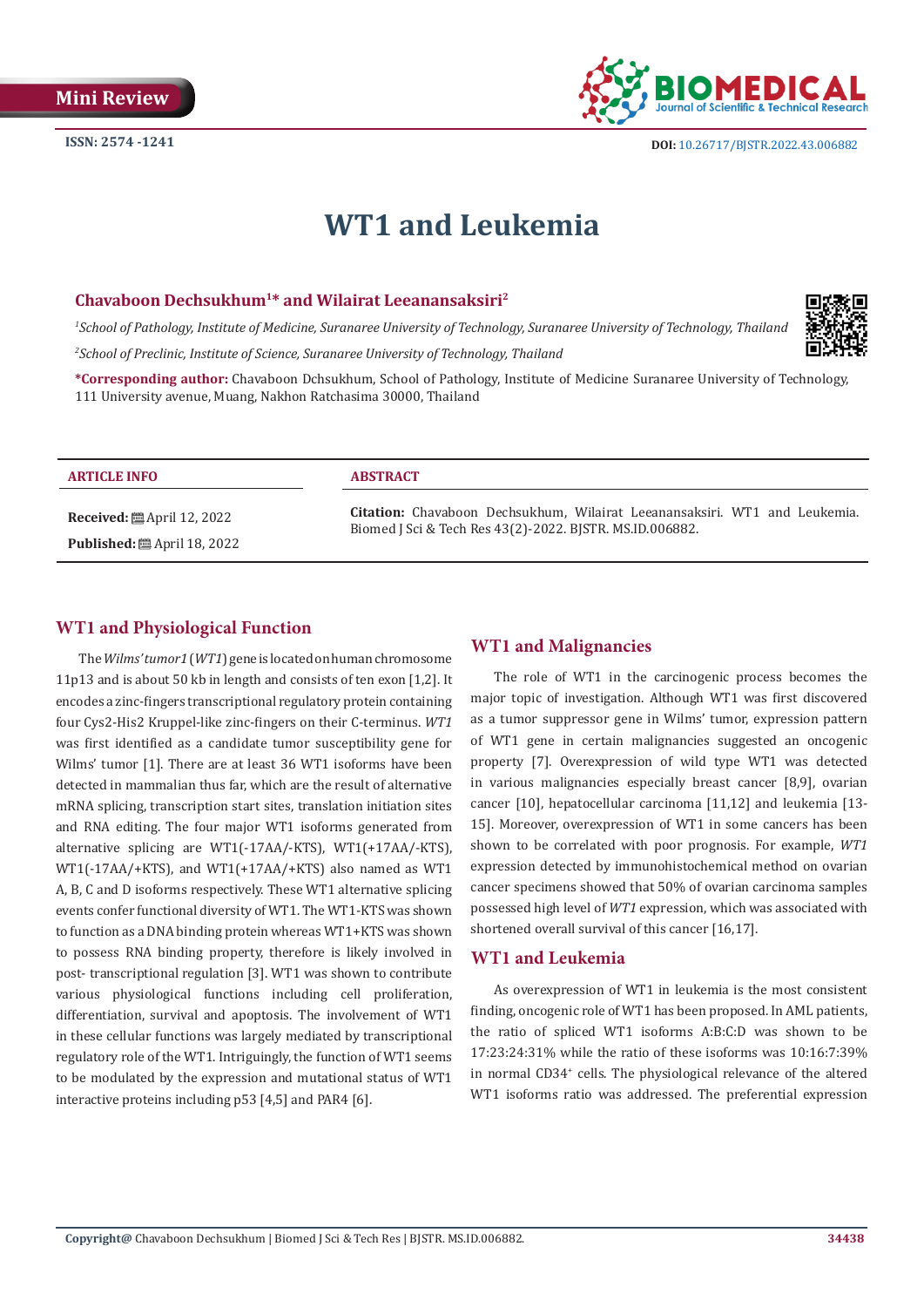of WT1 isoforms A, B, and C was detected in AML patients [18]. Moreover, the trend of correlation was also recapitulated in CML, in which WT1 overexpression is associated with relapse of the disease [19,14]. The role of specific WT1 isoforms in oncogenesis has been also investigated. One of the truncated-WT1 isoform was also detected in some cancer cell lines and primary patient samples, including prostate cancer cell lines, K562, MCF-7 cells and acute leukemic blood samples [20]. Interestingly, overexpression of wild type *WT1* and truncated *WT1* were detected in 94.5% and 19% of AML patients, respectively [21]. This truncated form of WT1 was generated by the use of cryptic translational start site located in intron 5 therefore consists of the C-terminal domain encoded by exon 6-10 only [20]. Recently, another novel truncated called Ex4a(+) WT1 isoform was detected in some cancers [22]. Interestingly, overexpression of Ex4a(+) WT1 suppressed of *Bcl-xl* gene expression and induced mitochondrial damage and apoptosis. This truncated isoform likely had an ability to modify the function of wild type WT1 via protein-protein interaction [22].

The functional studies to dissect the molecular pathway underlying WT1-mediated leukemogenesis have been reported. Downregulation of *WT1* gene resulted in reduced cell proliferation with G0/G1 arrest of cell cycle in myeloid leukemia cells [23]. Moreover, suppression of WT1 by curcumin inhibited growth and induced G2/M arrest in myeloid leukemia cells [24]. Furthermore, *WT1* silencing by shRNA resulted in increased fraction of cells in G0/G1 phase and reduced proportion of cells in S-phase in this cancer cells [24]. Although most of the studies indicated the oncogenic property of WT1 in leukemia, some conflicting evidences were demonstrated. Overexpression of *WT1* induced differentiation of myeloblastic leukemia M1 cells [25]. Moreover, low level of W1 protein expression was reported in T-ALL cell lines and primary T-ALL cells from the patients. In addition, induced WT1expression in this T-ALL cell resulted in upregulation of CD95L expression and enhancement of CD95L-mediated cell death [26]. Recently, WT1 was shown to interact with TET2 and this interaction is critical for growth inhibition of leukemia cells [27]. These discrepancy results likely addressed the cellular context dependent role of WT1.

The studies using Anti-WT1 strategies show that downregulation of WT1 by using antisense oligonucleotides led to inhibition of cellular proliferation of K562 and fresh leukemia cells from AML and CML patients [28]. Moreover, it has been shown that in cell culture condition, the reduction in serum level or the decreased pH in culture media led to growth inhibition of CML and AML primary cells obtained from leukemia patients. Interestingly, this growth suppressive effect was shown to be mediated by WT1 downregulation [23]. Using Anti-WT1 strategy using plant extract, curcumin, resulted in reduced K562 cell proliferation by dose- and

time-dependent manners via the inhibition of protein kinase C (PKC) pathway [29]. Moreover, overexpression of WT1(+17AA/+KTS) and WT1(-17AA/-KTS) isoforms resulted in delay differentiation of K562 cells induced by 12-o-tetradecanoylphorbol 13-acetate [30]. On the other hand, WT1(+KTS) overexpression induced monocytic differentiation in murine promyolocytic leukemia M1 [31].

Regading to apoptosis, specific knockdown of WT1(+17AA) by siRNA induced apoptosis via activation of caspase-3 and -9 in leukemia cells [32]. With regard to cell cycle regulation, the inhibition of WT1 expression caused G2/M arrest in leukemic cells [33]. Additionally, downregulation of WT1 resulted in reduced S-phase progression on K562 cells [24]. In contrast, overexpression of WT1 in murine myeloblastic leukemia (M1) cell line, the cells exhibited G1 arrest and apoptosis [34]. Therefore, role of WT1 in cell cycle is likely depended on cellular context [30]. Recently, by using Lentiviral-based RNAi system WT1 has been shown to the RNA expression of IL-2, IL-2RB and IL-2RG in the myeloid leukemia cells [35]. In this study, WT1 silencing led to growth inhibition and enhanced apoptosis and decreased S-phase fraction as well as downregulation of the RNA expression of IL-2, IL-2RB, IL-2RG. This study supported the oncogenic role of WT1 in myeloid leukemia and the discovery of new WT1 target genes; IL-2, IL-2RB and IL-2RG which are likely involved in WT1-mediated leukemogenesis [36].

# **Conclusion**

The large pieces of evidence in the literature supported the oncogenic role of WT1 in leukemia. WT1 has been already used for tumor marker and/or prognostic indicator of some type of leukemia. Molecular mechanism underlying the WT1 mediated leukemic transformation process has been actively investigated. As WT1 been shown to possess different roles largely depending on cellular context, the understanding about the molecular network of signaling pathway initiated by WT1 in the specific subtypes of leukemia would be beneficial to design tailored molecular-based therapy suitable for each leukemic subtypes.

#### **References**

- 1. [Call KM, Glaser T, Ito CY, Buckler AJ, Pelletier J, et al \(1990\) Isolation](https://pubmed.ncbi.nlm.nih.gov/2154335/) [and characterization of a zinc finger polypeptide gene at the human](https://pubmed.ncbi.nlm.nih.gov/2154335/) [chromosome 11 Wilms' tumor locus. Cell 60\(3\): 509-520.](https://pubmed.ncbi.nlm.nih.gov/2154335/)
- 2. [Gessler M, Poustka A, Cavenee W, Neve RL, Orkin SH, et al. \(1990\)](https://pubmed.ncbi.nlm.nih.gov/2154702/) [Homozygous deletion in Wilms tumours of a zinc-finger gene identified](https://pubmed.ncbi.nlm.nih.gov/2154702/) [by chromosome jumping. Nature 343\(6260\): 774-778.](https://pubmed.ncbi.nlm.nih.gov/2154702/)
- 3. [Larsson SH, Charlieu JP, Miyagawa K, Engelkamp D, Rassoulzadegan M,](https://pubmed.ncbi.nlm.nih.gov/7736591/) [et al. \(1995\) Subnuclear localization of WT1 in splicing or transcription](https://pubmed.ncbi.nlm.nih.gov/7736591/) [factor domains is regulated by alternative splicing. Cell 81\(3\): 391-401.](https://pubmed.ncbi.nlm.nih.gov/7736591/)
- 4. [Maheswaran S, Englert C, Bennett P, Heinrich G, Haber DA \(1995\) The](https://pubmed.ncbi.nlm.nih.gov/7657166/) [WT1 gene product stabilizes p53 and inhibits p53-mediated apoptosis.](https://pubmed.ncbi.nlm.nih.gov/7657166/) [Genes Dev 9\(17\): 2143–2156.](https://pubmed.ncbi.nlm.nih.gov/7657166/)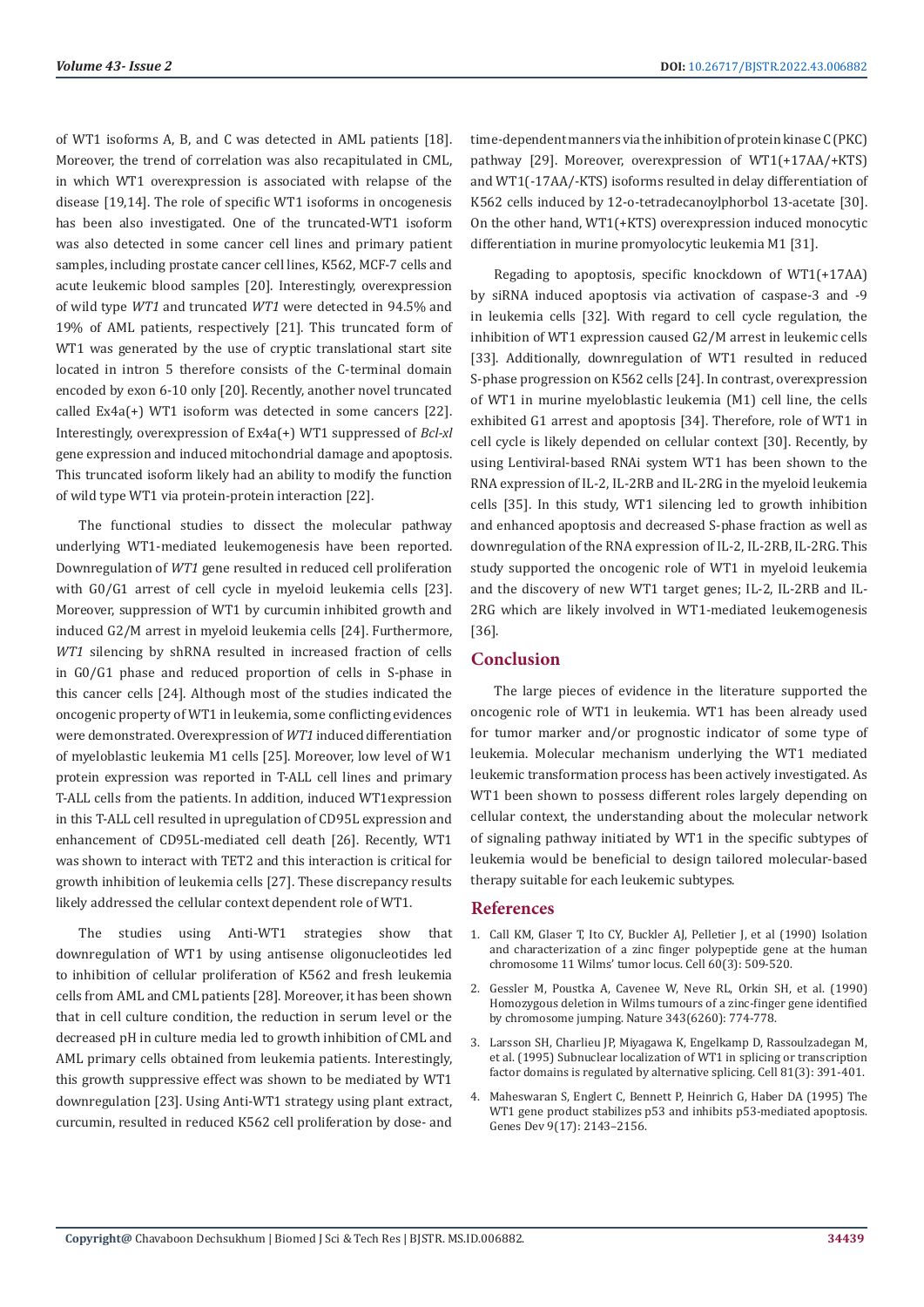- 5. [Idelman G, Glaser T, Roberts Jr CT, Werner H \(2003\) WT1-p53](https://pubmed.ncbi.nlm.nih.gov/12444079/)  [interactions in insulin- like growth factor-I receptor gene regulation. J](https://pubmed.ncbi.nlm.nih.gov/12444079/)  [Biol Chem 278\(5\): 3474-3482.](https://pubmed.ncbi.nlm.nih.gov/12444079/)
- 6. [Johnstone RW, See RH, Sells SF, Wang J, Muthukkumar S, et al. \(1996\) A](https://pubmed.ncbi.nlm.nih.gov/8943350/)  [novel repressor, par-4, modulates transcription and growth suppression](https://pubmed.ncbi.nlm.nih.gov/8943350/)  [functions of the Wilms' tumor suppressor WT1. Mol Cell Biol 16\(12\):](https://pubmed.ncbi.nlm.nih.gov/8943350/)  [6945-6956.](https://pubmed.ncbi.nlm.nih.gov/8943350/)
- 7. [Qi XW, Zhang F, Wu H, Liu JL, Zong B, et al. \(2015\) Wilms'tumor1 \(WT1\)](https://pubmed.ncbi.nlm.nih.gov/25748047/)  [expression and prognosis in solid cancer patients: a systematic review](https://pubmed.ncbi.nlm.nih.gov/25748047/)  [and meta-analysis. Scientific Reports 5\(8924\): 1-9.](https://pubmed.ncbi.nlm.nih.gov/25748047/)
- 8. [Loeb D, Evron E, Patel C, Sharma P \(2001\) Wilm's tumor suppressor](https://pubmed.ncbi.nlm.nih.gov/11221883/)  [gene \(WT1\) is expressed in primary breast tumors despite tumor](https://pubmed.ncbi.nlm.nih.gov/11221883/)[specific promoter methylation. Cancer Res 61\(3\): 921-925.](https://pubmed.ncbi.nlm.nih.gov/11221883/)
- 9. [Graidist P, Nawakhanitworakul R, Seakoo J, Dechsukhum C, Fujise K](https://www.researchgate.net/publication/287565082_Anti-apoptotic_function_of_T-KTS_T-KTS-_WT1_and_WT1-_isoforms_in_breast_cancer)  [\(2010\) Anti-apoptotic function of T-KTS+, T-KTS-, WT1+/+ and WT1+/](https://www.researchgate.net/publication/287565082_Anti-apoptotic_function_of_T-KTS_T-KTS-_WT1_and_WT1-_isoforms_in_breast_cancer)  [isoforms in breast cancer. Asian Biomedicine 4\(5\): 711-720.](https://www.researchgate.net/publication/287565082_Anti-apoptotic_function_of_T-KTS_T-KTS-_WT1_and_WT1-_isoforms_in_breast_cancer)
- 10. [Hylander B, Repasky E, Shrikant P, Intengan M, Beck A, et al. \(2006\)](https://pubmed.ncbi.nlm.nih.gov/16263157/)  [Expression of wilms' tumor gene \(WT1\) in epithelial ovarian cancer.](https://pubmed.ncbi.nlm.nih.gov/16263157/)  [Gynecologic Oncology 101\(1\): 12-17.](https://pubmed.ncbi.nlm.nih.gov/16263157/)
- 11. [Perugorria MJ, Castillo J, Latasa MU, Goni S, Segura V, et al. \(2009\)](https://pubmed.ncbi.nlm.nih.gov/19190340/)  [Wilms' tumor 1 gene expression in hepatocellular carcinoma promotes](https://pubmed.ncbi.nlm.nih.gov/19190340/)  [cell dedifferentiation and resistance to chemotherapy. Cancer Research](https://pubmed.ncbi.nlm.nih.gov/19190340/)  [69\(4\): 1358-1367.](https://pubmed.ncbi.nlm.nih.gov/19190340/)
- 12. [Lv L, Chen G, Zhou J, Li J, Gong J \(2015\) WT1-AS promotes cell apoptosis](https://pubmed.ncbi.nlm.nih.gov/26462627/)  [in hepatocellular carcinoma through down-regulating of WT1. J Exp Clin](https://pubmed.ncbi.nlm.nih.gov/26462627/)  [Cancer Res 34: 119.](https://pubmed.ncbi.nlm.nih.gov/26462627/)
- 13. [Kerst G, Bergold N, Gieseke F, Coustan-Smith E, Lang P, et al. \(2008\) WT1](https://pubmed.ncbi.nlm.nih.gov/18161786/)  [protein expression in childhood acute leukemia. American Journal of](https://pubmed.ncbi.nlm.nih.gov/18161786/)  [Hematology 83\(5\): 382-386.](https://pubmed.ncbi.nlm.nih.gov/18161786/)
- 14. [Lopotova T, Polak J, Schwarz J, Klamova H, Moravcova J \(2012\)](https://pubmed.ncbi.nlm.nih.gov/22555024/)  [Expression of four major WT1 splicing variants in acute and chronic](https://pubmed.ncbi.nlm.nih.gov/22555024/)  [myeloid leukemia patients analyzed by newly developed four real-time](https://pubmed.ncbi.nlm.nih.gov/22555024/)  [RT PCRs. Blood cells. Molecules, and Diseases 49\(1\): 41-47.](https://pubmed.ncbi.nlm.nih.gov/22555024/)
- 15. [Menssen HD, Renkl HJ, Rodeck U, Maurer J, Notter M, et al. \(1995\)](https://pubmed.ncbi.nlm.nih.gov/7596170/)  [Presence of Wilms' tumor gene \(wt1\) transcripts and the WT1 nuclear](https://pubmed.ncbi.nlm.nih.gov/7596170/)  [protein in the majority of human acute leukemias. Leukemia 9\(6\): 1060-](https://pubmed.ncbi.nlm.nih.gov/7596170/) [1067.](https://pubmed.ncbi.nlm.nih.gov/7596170/)
- 16. [Liu Z, Yamanouchi K, Ohtao T, Matsumura S, Seino M, et al. \(2014\)](https://pubmed.ncbi.nlm.nih.gov/24778040/)  [High levels of Wilms' tumor 1 \(WT1\) expression were associated with](https://pubmed.ncbi.nlm.nih.gov/24778040/)  [aggressive clinical features in ovarian cancer. Anticancer Res 34\(5\):](https://pubmed.ncbi.nlm.nih.gov/24778040/)  [2331-2340.](https://pubmed.ncbi.nlm.nih.gov/24778040/)
- 17. [Netinatsunthorn W, Hanpresertpong J, Dechsukhum C, Leetanaporn](https://pubmed.ncbi.nlm.nih.gov/16606472/)  [R, Geater A \(2006\) WT1 gene expression as a prognostic marker in](https://pubmed.ncbi.nlm.nih.gov/16606472/)  [advanced serous epithelial ovarian carcinoma an immunohistochemical](https://pubmed.ncbi.nlm.nih.gov/16606472/)  [study. BMC cancer 6\(90\): 1-9.](https://pubmed.ncbi.nlm.nih.gov/16606472/)
- 18. [Luna I, Such E, Cervera J, Barragan E, Ibanez M, et al. \(2013\) WT1 isoform](https://pubmed.ncbi.nlm.nih.gov/24211094/)  [expression pattern in acute myeloid leukemia. Leukemia Research](https://pubmed.ncbi.nlm.nih.gov/24211094/)  [37\(12\): 1744-1749.](https://pubmed.ncbi.nlm.nih.gov/24211094/)
- 19. [Inoue K, Sugiyama H, Ogawa H, Nakagawa M, Yamagami T, et al. \(1994\)](https://pubmed.ncbi.nlm.nih.gov/7949179/)  [WT1 as a new prognostic factor and a new marker for the detection of](https://pubmed.ncbi.nlm.nih.gov/7949179/)  [minimal residual disease in acute leukemia. Blood 84\(9\): 3071-3079.](https://pubmed.ncbi.nlm.nih.gov/7949179/)
- 20. [Dechsukhum D, Ware JL, Ferreira-Gonzalez A, Wilkinson DS, Garrett](https://pubmed.ncbi.nlm.nih.gov/11066013/)  [CT \(2000\) Detection of novel truncated WT1 transcription in human](https://pubmed.ncbi.nlm.nih.gov/11066013/)  [neoplasia. Molecular diagnosis 5\(2\): 117-128.](https://pubmed.ncbi.nlm.nih.gov/11066013/)
- 21. Ishikawa Y, Kiyoi H, Naoe T (2011) Prevalence and clinical characteristics of N-terminally truncated WT1 expression in acute myeloid leukemia. [Brief communication]. Leukemia Research 35: 685-688.
- 22. [Tatsumi N, Hojo N, Sakamoto H, Inaba R, Moriguchi N, et al. \(2015\)](https://pubmed.ncbi.nlm.nih.gov/26090994/) [Identification of a novel C-terminal trancated WT1 isoform with](https://pubmed.ncbi.nlm.nih.gov/26090994/) [antagonistic effects against major WT1 isofoms. PLOS one 10\(6\):](https://pubmed.ncbi.nlm.nih.gov/26090994/) [e0130578.](https://pubmed.ncbi.nlm.nih.gov/26090994/)
- 23. [Kerst G, Bergold N, Viebahn S, Gieseke F, Kalinova M, et al. \(2008\) WT1](https://pubmed.ncbi.nlm.nih.gov/18457871/) [protein expression in slowly proliferating myeloid leukemic cell lines](https://pubmed.ncbi.nlm.nih.gov/18457871/) [is scarce throughout the cell cycle with a minimum in G0/G1 phase.](https://pubmed.ncbi.nlm.nih.gov/18457871/) [Leukemia Research 32\(9\): 1393-1399.](https://pubmed.ncbi.nlm.nih.gov/18457871/)
- 24. [Li Y, Wang J, Li X, Jia Y, Huai L, et al. \(2014\) Role of the Wilms' tumor 1](https://pubmed.ncbi.nlm.nih.gov/25310451/) [gene in the aberrant biological behavior of leukemic cells and the related](https://pubmed.ncbi.nlm.nih.gov/25310451/) [mechanisms. Oncol Rep 32\(6\): 2680-2686.](https://pubmed.ncbi.nlm.nih.gov/25310451/)
- 25. [Shirley IS, Dominique W, Gregory RJ, Andrew WB, Chung LL \(1998\)](https://pubmed.ncbi.nlm.nih.gov/9446634/) [Expression of the Wilm's tumor supressor gene, WT1, is upregulated by](https://pubmed.ncbi.nlm.nih.gov/9446634/) [leukemia inhibitory factor and induces monocytic differntiation in M1](https://pubmed.ncbi.nlm.nih.gov/9446634/) [leukemic cells. Blood 91\(3\): 764-773.](https://pubmed.ncbi.nlm.nih.gov/9446634/)
- 26. [Bourkoula K, Englert C, Giaisi M, Kohler R, Krammer PH, et al. \(2014\)](https://pubmed.ncbi.nlm.nih.gov/23832418/) [The wilms' tumor suppressor WT1 enhance CD95L expression and](https://pubmed.ncbi.nlm.nih.gov/23832418/) [promotes activation- induces cell death in leukemic T cell. International](https://pubmed.ncbi.nlm.nih.gov/23832418/) [journal of cancer 134\(2\): 291-300.](https://pubmed.ncbi.nlm.nih.gov/23832418/)
- 27. [Wang Y, Xiao M, Chen X, Xu Y, Lu L, et al. \(2015\) WT1 recruits TET2](https://pubmed.ncbi.nlm.nih.gov/25601757/) [to regulate its taret gene expression and suppress leukemia cell](https://pubmed.ncbi.nlm.nih.gov/25601757/) [proliferation. Molecular cell 57\(4\): 662-673.](https://pubmed.ncbi.nlm.nih.gov/25601757/)
- 28. [Yamagami T, Sugiyama H, Inoue K, Ogawa H, Tatekawa T, et al. \(1996\)](https://pubmed.ncbi.nlm.nih.gov/8639907/) [Growth inhibition of human leukemic cells by WT1 \(Wilms' tumor gene\)](https://pubmed.ncbi.nlm.nih.gov/8639907/) [antisense oligodeoxynucleotides: Implications for the involvement of](https://pubmed.ncbi.nlm.nih.gov/8639907/) [WT1 in leukemogenesis. Blood 87\(7\): 2878-2884.](https://pubmed.ncbi.nlm.nih.gov/8639907/)
- 29. [Semsri S, Krig SR, Kotelawala L, Sweeney AA, Anuchapreeda S \(2011\)](https://pubmed.ncbi.nlm.nih.gov/21658388/) [Inhibitory mechanism of pure curcumin on Wilms' tumor 1 \(WT1\) gene](https://pubmed.ncbi.nlm.nih.gov/21658388/) [expression through the PKC alpha signaling pathway in leukemic K562](https://pubmed.ncbi.nlm.nih.gov/21658388/) [cells. FEBS letter 585\(14\): 2235-2242.](https://pubmed.ncbi.nlm.nih.gov/21658388/)
- 30. [Carrington D, Algar EM \(2000\) Overexpression of murine WT1+/+ and](https://pubmed.ncbi.nlm.nih.gov/11086176/) [-/- isoforms has no effect on chemoresistance but delays differentiation](https://pubmed.ncbi.nlm.nih.gov/11086176/) [in the K562 leukemia cell line. Leukemia research 24\(11\): 927-936.](https://pubmed.ncbi.nlm.nih.gov/11086176/)
- 31. [Smith S, Weil D, Johnson G, Boyd A, Li C \(1998\) Expression of the Wilms](https://pubmed.ncbi.nlm.nih.gov/9446634/) [tumor suppressor gene, WT1, is upregulated by leukemia inhibitory](https://pubmed.ncbi.nlm.nih.gov/9446634/) [factor and induces monocytic differentiation in M1 leukemic cells. Blood](https://pubmed.ncbi.nlm.nih.gov/9446634/) [91\(3\): 764-773.](https://pubmed.ncbi.nlm.nih.gov/9446634/)
- 32. [Ito K, Oji Y, Tatsumi N, Shimizu S, Nakazawa T, et al. \(2006\) Antiapoptotic](https://pubmed.ncbi.nlm.nih.gov/16518414/) [function of 17AA\(+\) WT1 \(Wilms' tumor gene\) isoforms on the intrinsic](https://pubmed.ncbi.nlm.nih.gov/16518414/) [apoptosis pathway Antiapoptotic function of WT1 in leukemia. Oncogene](https://pubmed.ncbi.nlm.nih.gov/16518414/) [25\(30\): 4217-4229.](https://pubmed.ncbi.nlm.nih.gov/16518414/)
- 33. [Yamagami T, Ogawa H, Tamaki H, Oji Y, Soma T, et al. \(1998\) Suppression](https://pubmed.ncbi.nlm.nih.gov/9669844/) [of Wilms' tumor gene \(WT1\) expression induces G2/M arrest in](https://pubmed.ncbi.nlm.nih.gov/9669844/) [leukemic cells. Leukemia research 22\(4\): 383-384.](https://pubmed.ncbi.nlm.nih.gov/9669844/)
- 34. [Murata Y, Kudoh T, Sugiyama H, Toyoshima K, Akiyama T \(1997\) The](https://pubmed.ncbi.nlm.nih.gov/9199500/) [wilms tumor suppressor gene WT1 induces G1 arrest and apoptosis in](https://pubmed.ncbi.nlm.nih.gov/9199500/) [myeloblastic leukemia M1 cells. FEBS letter 409\(1\): 41-45.](https://pubmed.ncbi.nlm.nih.gov/9199500/)
- 35. [Dejjuy D, Dechsukhum C, Pattanapanyasat K, Noulsri E, Gregory A, et al.](https://pubmed.ncbi.nlm.nih.gov/33110919/) [\(2020\) Novel WT1 Target Genes: IL-2, IL-2RB, and IL-2RG Discovered](https://pubmed.ncbi.nlm.nih.gov/33110919/) [during WT1 Silencing Using Lentiviral-Based RNAi in Myeloid Leukemia](https://pubmed.ncbi.nlm.nih.gov/33110919/) [Cells. Biomed Res Int 14: 7851414.](https://pubmed.ncbi.nlm.nih.gov/33110919/)
- 36. [Loeb D \(2006\) WT1 influences apoptosis through transcriptional](https://pubmed.ncbi.nlm.nih.gov/16760668/) [regulation of Bcl-2 family members. Cell cycle 5\(12\): 1249-1253.](https://pubmed.ncbi.nlm.nih.gov/16760668/)